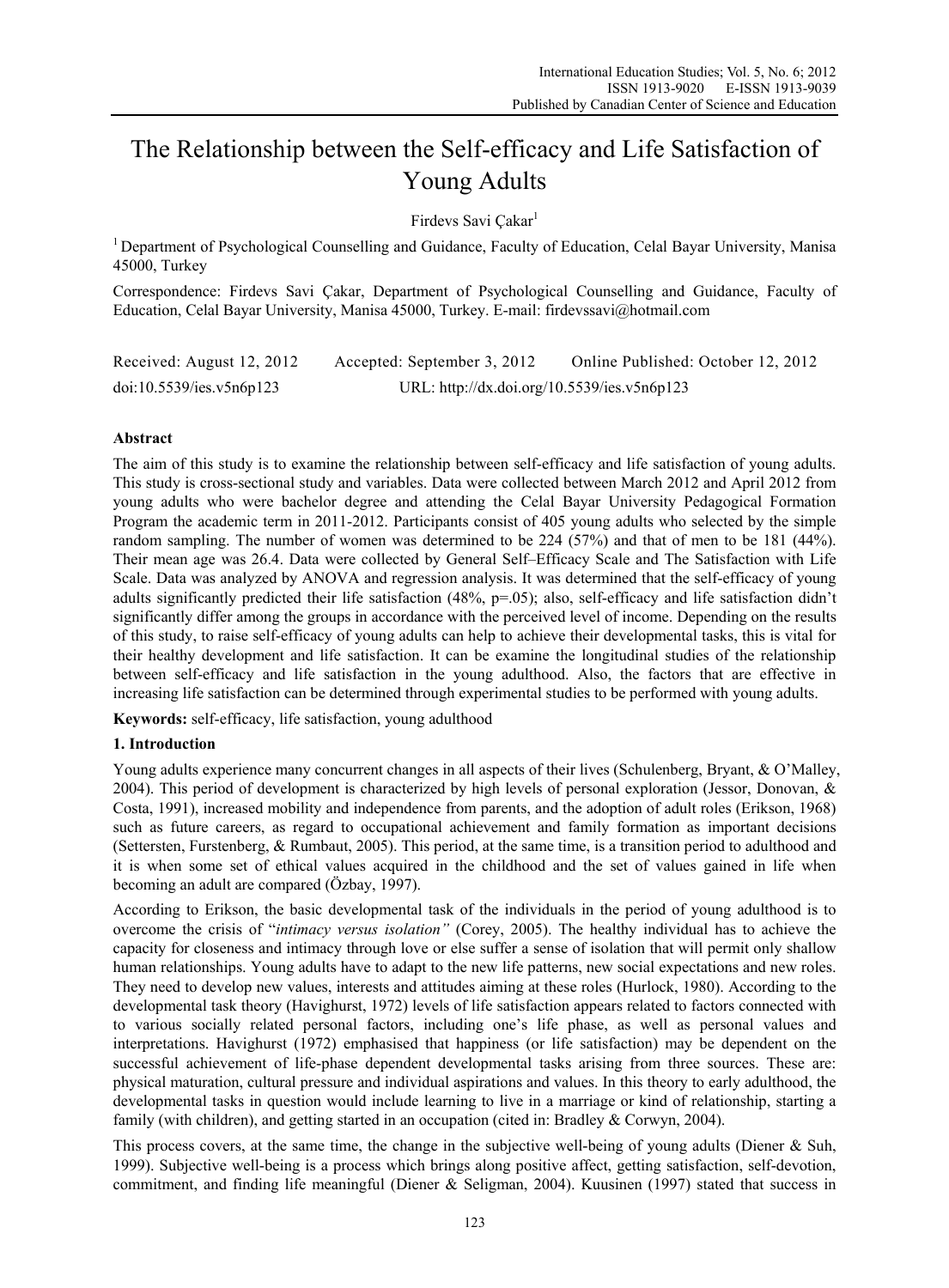achieving and managing the development tasks of young adulthood was related to happiness and feelings of success in life (cited in: Martikainen, 2008).

According to Diener et al. (1999), subjective well-being includes both a cognitive and an affective component. The cognitive component is usually measured by asking people how satisfied they are with their life as a whole. It measures a long-term evaluation of well-being, in contrast to the affective component, which evaluates people's more instantaneous positive and negative feelings. Life satisfaction also covers the satisfaction that one perceives from his / her current life, his/ her wish to change life, the satisfaction that he/she perceives from his/her past and the opinions of kinsmen about his/her life and it is regarded as the coverage of expectations, requirements, wishes, and desires (Diener & Lucas, 1999). In some of the studies, the life satisfaction of young adults are likely to increase work, parenthood, and especially union formation (Easterlin, 2006); and positive life events are likely to result in increasing life satisfaction level as result (Lelkes, 2008), health and income (Easterlin, 2006; Lelkes, 2008). The other studies indicate that young adults who successfully completed developmental tasks in the work, relationship and citizenship domain were more likely to have a stable high or an increasing life satisfaction level pattern than those who were less successful in completing these tasks (Schulenberg et al., 2004).

Life satisfaction as a core dimension of subjective well-being and a key measure of psychological health (Pavot & Diener, 2008) indicates strong relationship especially with intrinsic processes like personality and personal tendencies (Diener & Lucas, 1999). At the same time, life satisfaction deal with a variety of risk behaviours (e.g., alcohol and drug use, aggressive and violent behaviour, sexual activities), psychopathological symptoms (depression, anxiety, low self-efficacy, loneliness) and physical health indices (e.g., eating behaviour, exercise); that global life satisfaction mediates the impact of stressful life events. Furthermore, life satisfaction appears to operate as an intrapersonal strength that helps buffer against the development of psychopathology in the face of increasing stressful life events (McKnight, Huebner, & Suldo, 2002).

As emphasized in the performed studies the fact that there is a positive relationship between life satisfaction and hope, interpersonal relationships, personal harmony (Huebner & Gilman, 2006), self–efficacy provides an important advantage in terms of both increase of life satisfaction and psychological and social development (Suldo & Huebner, 2006). Because, it was observed that there is a negative relationship between self-efficacy and social stress, anxiety, depression, outer control focus (Huebner & Gilman, 2006) and violence (Valois, Paxton, Zullig, & Huebner, 2006). At this point, the belief in self-efficacy influences people's way of thinking and intrinsic reactions, and determines individuals' motivations and behaviour (Bandura, 1994). Individuals with high self-efficacy can be more comfortable and productive when they face hard working conditions. Those with low self–efficacy believe that what they will do is harder than reality. Such kind of a thought increases anxiety and stress, while it narrows the necessary viewpoint for a person to solve a problem ideally (Pajares, 2002). High- level of self-efficacy is of importance in terms of the fact that it determines psychological well-being (Magaletta & Oliver, 1999) and psychological harmony (Cutler, 2005). One has to solve the real life problems in order to get life satisfaction and to be happy (Dora, 2003).

Depending on all these results, high level of self-efficacy can contribute to the increase of activity level of young adults and to their being pleased with themselves, their lives and other conditions in their lives (certain living areas such as family, friends, and the environment being lived in). In our country, the studies of life satisfaction focus on primary school students (Kaya & Siyez, 2008), adolescents (Eryılmaz & Öğülmüş, 2010; Çivitçi & Çivitçi, 2009); university students (Tuzgöl-Dost, 2007); similarly, in studies of self-efficiency, although adolescents (Yardımcı & Başsakal, 2010), university students (Kaya & Dönmez, 2008), and young adults (Miçooğulları, Cengiz, Aşçı, & Kirazcı, 2010) were studied, the relationship between life satisfaction and self-efficacy were not sufficiently examined in the period of young adulthood. This study is expected to draw attention to the factors about life satisfaction of young adults and to contribute to taking the precautions to increase their life satisfaction. Also, the comparison of the results of national and international studies concerning the life satisfaction of young adults is expected to compensate for the deficiency in literature through the help of this study.

In this study, the relationship between the self-efficacy and life satisfaction of young adults is investigated. For this purpose, responses are sought to the following questions:

- 1) Do self-efficacy of young adults differ in terms of the perceived level of income?
- 2) Do life satisfaction of young adults differ in terms of the perceived level of income?
- 3) Do self-efficacy of young adults predict life satisfactions of them at a meaningful level?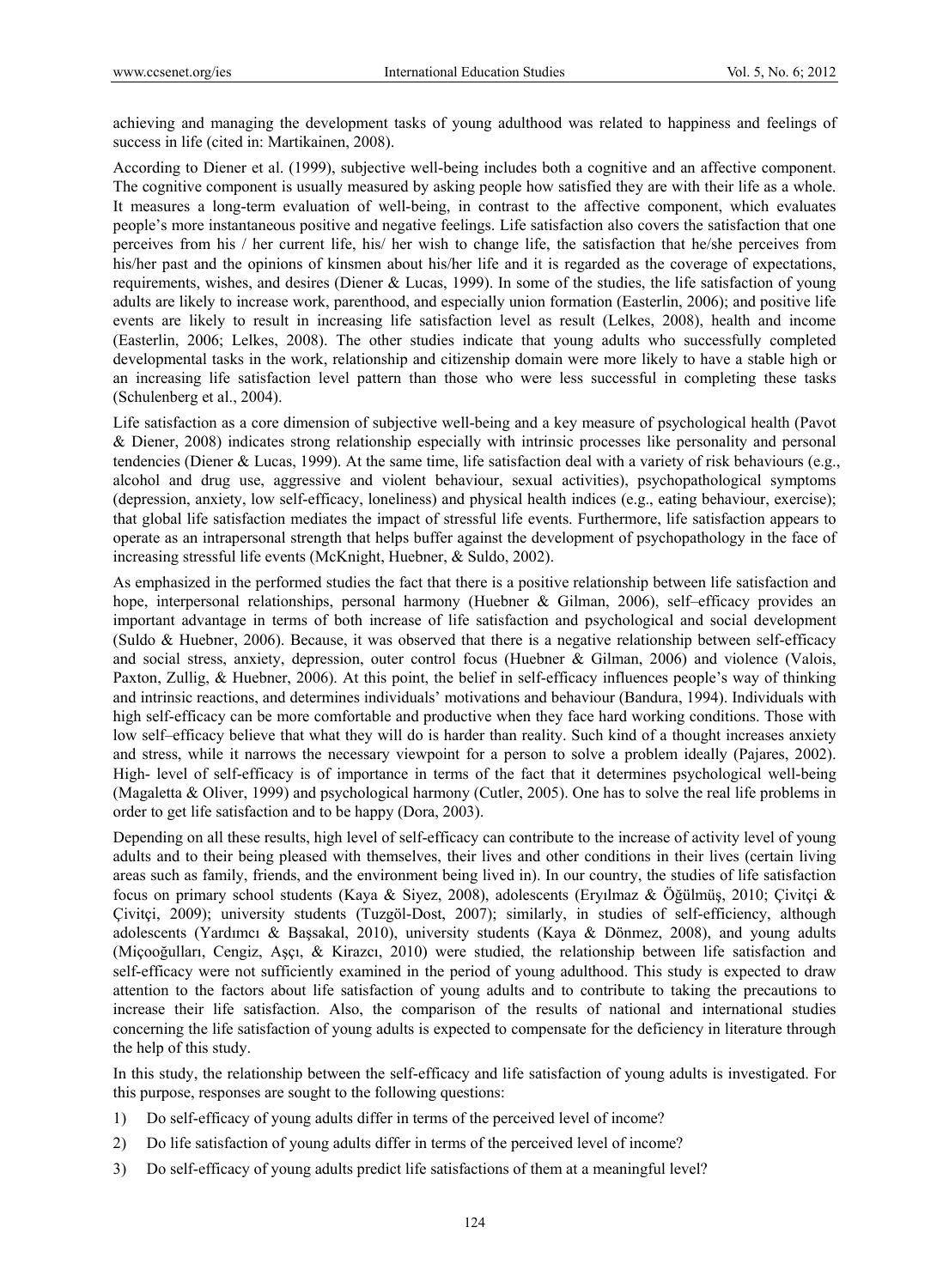## **2. Method**

In this study, quantitative and relational model was used to analyze the relationships among variables.

## *2.1 Participants*

The population of study consists of from young adults (N=972) who were bachelor degree and attending the Celal Bayar University Pedagogical Formation Program the academic term in 2011-2012. In this program is gained the teaching skills and perspective of educationalist to participants. Data were collected between March 2012 and April 2012. Participants were formed 405 young adults who were selected by the simple random sampling. They completed questionnaires in their home classrooms. In addition to the presence of a researcher was present in each group. Participants were informed that responses were confidential, that participations were completely voluntary. The number of women was determined to be 224 (57%) and that of men to be 181 (43%). The mean age of the participants, whose ages vary from 22-36, was determined to be 26.4.

## *2.2 Instruments*

The data of the study was collected by using Personal Information Form, General Self-Efficacy Scale, Life Satisfaction Scale.

## 2.2.1 General Self-efficacy Scale

GSE scale developed by Schwarzer and Jerusalem (1995) Turkish version of GSE scale translated into Turkish using translation-back translation method. As a result of the factor analysis, alpha internal consistency was found .83. Test-retest reliability scales was found to be  $(r=.80, p=.001)$ . These results led the author to consider that the Turkish version of the GSE scale valid and reliable. All the items of 10 item four point likert type scale (0=completely wrong; 4=completely true) are scored positively.10 to 40 scores are taken from the scale. High score means that general self-efficacy is high (Aypay, 2009). The alpha value of the scale was determined to be .84 in the content of this study.

## 2.2.2 The Satisfaction with Life Scale

The widely used Satisfaction with Life Scale (Diener et al., 1985) is a 5-item self-report measure of overall satisfaction with life. Questions are answered on a 7-point Likert scale from "strongly disagree" to "strongly agree," and responses are summed to provide an overall score. The SWLS was significantly and positively correlated with nine other measures of subjective well-being, with correlations ranging from .47 to .75 across two samples. In the study, the reliability of the scale was calculated to be alpha=.87 and the scale-dependent validity to be .82. The Turkish validity, reliability study of the scale was performed by Köker (1991) and Yetim (1993). In the study of Yetim (1993), the Cronbach alpha value of the scale was reported to be 0.86. The scores taken from the each item can vary from1 to 7 and the total score from 1 to 35. As the score taken from the scale increases, life satisfaction increases. Alpha value was determined to be .92 in the content of this study.

## 2.2.3 Personal Information Form

The forms were prepared by the researcher to collect data appropriate for the study. Participants provided information on sex and perceived level of income. For the evaluation of the economic status of the participants a self reporting 3-point scale was used (1 bad to 3 good).

## *2.3 Data Analyses*

The data were analyzed by ANOVA, regression analysis. The life-satisfaction and self-efficacy of young adults were looked out whether there is a difference among groups depending on the perceived level of income and finally regression analysis was carried out to determine whether their self-efficacy significantly predict their life satisfaction.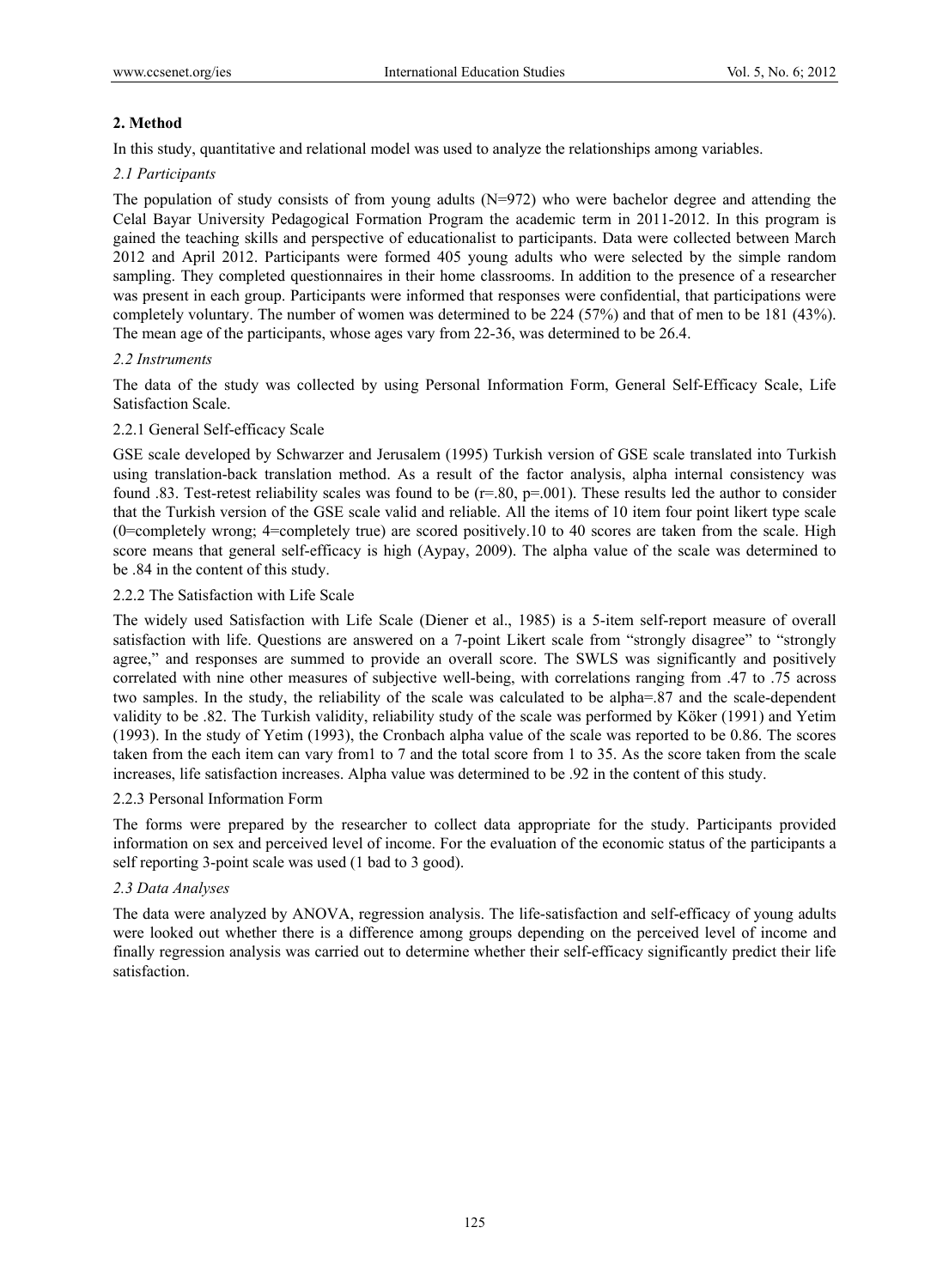## **3. Results**

*3.1 It was Presented Descriptive Statistics (see Table 1)* 

| Variables         | Sex    | n   | Mean  | Std. Dev. | Std. Error |  |
|-------------------|--------|-----|-------|-----------|------------|--|
| Life Satisfaction | Female | 224 | 22.25 | 5.32      | .333       |  |
|                   | Male   | 181 | 22.94 | 5.01      | .408       |  |
|                   | Total  | 405 | 22.51 | 5.21      | .259       |  |
| Self-efficacy     | Female | 224 | 27.96 | 4.75      | .298       |  |
|                   | Male   | 181 | 28.49 | 4.74      | .386       |  |
|                   | Total  | 405 | 28.16 | 4.75      | .236       |  |

Table 1. Descriptive statistics

*3.2 The Results of the Life-satisfaction and Self-efficacy of Young Adults Were Looked Out Whether There is a Difference among Groups Depending on the Perceived Level of Income* 

It was seen that the values of arithmetic average and standard deviation of participants according to the perceived level of income. (see Table 2)

Table 2. Distributions According to the Perceived Level of Income

| Perceived level of Income | Frequency | Percent | Valid Percent | Cumulative Percent |
|---------------------------|-----------|---------|---------------|--------------------|
| Low                       | 40        | 9.9     | 99            | 99                 |
| Medium                    | 263       | 64.9    | 64.9          | 74.8               |
| High                      |           | つくつ     | つぐ つ          | 100                |

The results of life satisfaction and self-efficacy of young adults were looked out whether there is a difference among groups depending on the perceived level of income. (see Table 3)

Table 3. Values of Arithmetic Average and Standard Deviation of According to Self-Efficacy and Life Satisfaction of Young Adults

| Perceived Level of Income |        | n   | Μ     | SD   |  |
|---------------------------|--------|-----|-------|------|--|
| Life Satisfaction         | Low    | 40  | 23.72 | 5.83 |  |
|                           | Medium | 263 | 22.28 | 5.17 |  |
|                           | High   | 102 | 22.61 | 5.05 |  |
| Self-efficacy             | Low    | 40  | 27.42 | 6.29 |  |
|                           | Medium | 263 | 28.31 | 4.65 |  |
|                           | High   | 102 | 28.05 | 4.31 |  |

The results of ANOVA was performed to find out whether the self-efficacy and life satisfaction scores of young adults differ according to perceived income level and no significant difference was found.

*3.3 The results of regression analysis were performed to look out whether self-efficacy of young adults is a predictor of their life satisfaction. (see Table 4)* 

|  |  |  | Table 4. Regression Analysis of Self-Efficacy and Life Satisfaction |
|--|--|--|---------------------------------------------------------------------|
|  |  |  |                                                                     |

| Predictive    |       | Standardized Error |     |       |      |  |
|---------------|-------|--------------------|-----|-------|------|--|
| Constant      | 7.585 | 4.57               |     | 5.547 | .000 |  |
| Self-efficacy | .530  | .048               | 483 |       | .000 |  |

 $(P=.05)$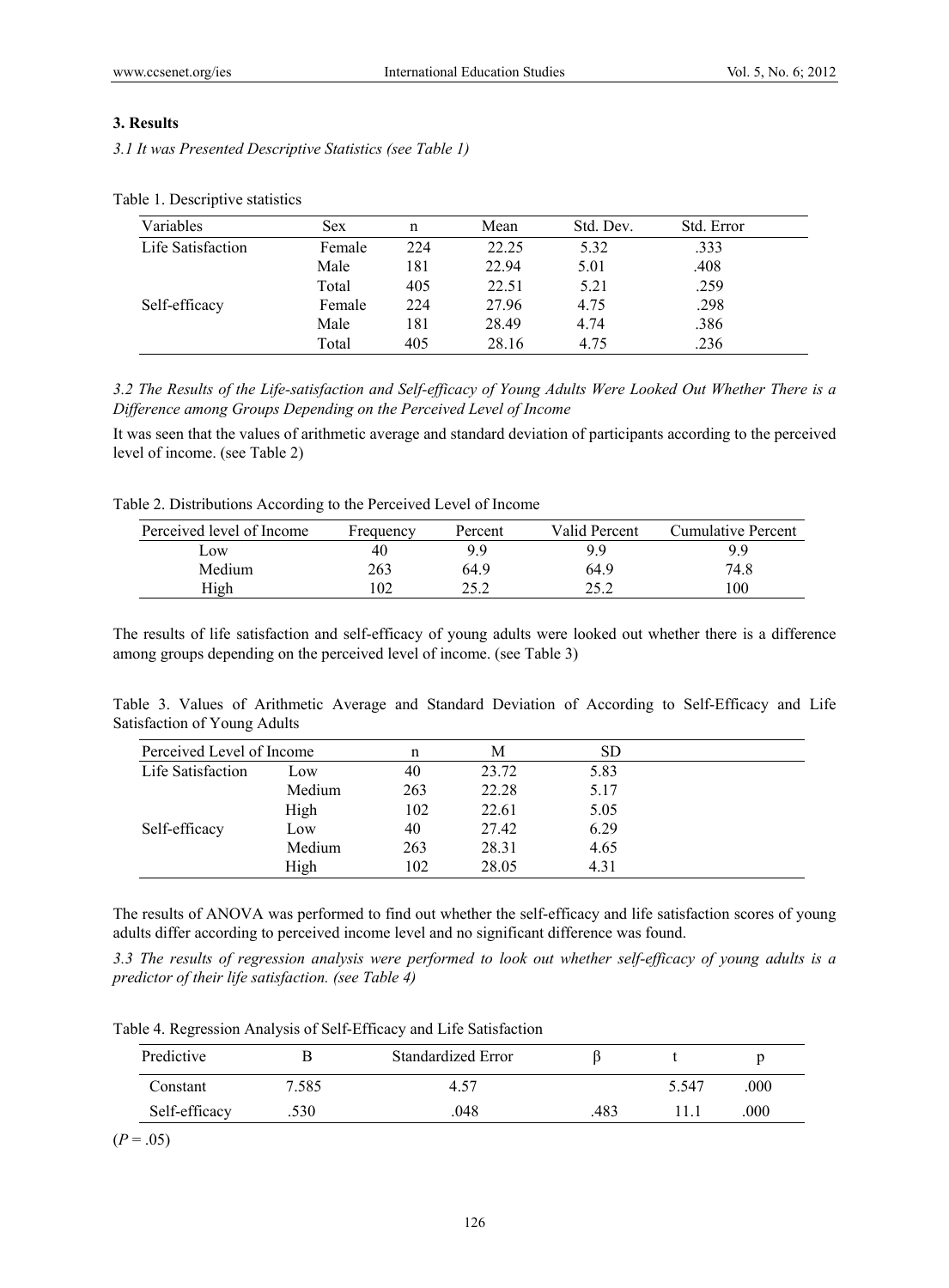As is inferred from the table 4, the variable of self-efficacy of young adults was found to predict the life satisfaction scores of young adults a significant level  $(R=.483, R^2=.233, F=122.584, P=.000$ . This finding demonstrates that self-efficacy of young adults is observed to predict significantly life satisfaction of them. Accordingly, self-efficacy accounts for 48% (*P*=.05) of variation of life satisfaction.

#### **4. Discussion**

In this study, the relationship between the self-efficacy and life satisfaction of young adults was analyzed and the findings were discussed according to the aim of the study in view of literature. The first finding of the study was that self-efficacy of young adults does not differ significantly in terms of perceived level of income. In the studies in which different kind of results and findings are encountered in literature, it is stated that there is a relationship between low level of income and low self-efficacy (Bandura, 1995), high level of income is related to strong self-efficacy in men (Siaspush, McNeill, Borland, & Fong, 2006), low economic status and economic problems are related to the belief of low self-efficacy (Pearlin, Menaghan, Lieberman, & Mullan, 1981); on the other hand, self-efficacy affects positive overcoming stress depending on low economic status (Coleman & Karraker, 1998); economic conditions of family supports self-efficacy (Pintrich & Schunk, 2002). According to the results of the study indicating the negative relationship between the economic status of family and self-efficacy of the young, this situation is assessed in a way that it can affect low level income young's beliefs of self-efficacy regarding working in part time jobs, earning money, and social environment that encourages agencies (Jones & Jolly, 2003).

Another finding was that young adults do not significantly differ in terms of perceived level of income in their life satisfaction. However, in studies in which there are different findings, it is stated that socio-economic status display relatively stronger relationships with subjective well-being than age or sex and perhaps the strongest socio-structural predictor of well-being is income and social status (Diener & Diener, 1996). As a matter of fact, in the studies in which there are similar consequences, it is determined that perceived economic status is a factor related to life-satisfaction of university students. It is determined that as the socio-economic level increases, life satisfaction increases; the levels of subjective well-being of university students significantly differ in terms of perceived economic status (Tuzgöl-Dost, 2007). In this study, young adults do not significantly differ in terms of perceived level of income in their life satisfaction and self-efficacy. The fact that the findings obtained in this study is different, and that the features about sampling group and the perception on economic status are taken as variables are thought to be effective.

In the other finding, it was found out that self-efficacy of young adults significantly predict their life satisfaction. When this finding is assessed in view of literature, it is found out that similar results were obtained and that high level of self-efficacy determined psychological well-being (Magaletta & Oliver, 1999) and psychosocial harmony (Cutler, 2005) and that life satisfaction is related to optimism and positive thinking (Caprara & Steca, 2006). O'Leary (1992) found that positive self-efficacy beliefs affect health directly, via reduction of psychological stress, and indirectly, via adoption of health-related behaviours. The positive relationship between self-efficacy and life satisfaction can be understood by the fact that the people with high self-efficacy have the ability to overcome stressful situations, because these people are reported to have the attitude "I can do this" (Azar, Vasudeva, & Abdollahi, 2006). On the contrary, the individuals with low self-efficacy believe that the things they will do are harder than they are in reality; such a thought increases the anxiety and stress at the same time narrows the viewpoint necessary for a person to solve a problem as necessarily (Pajares, 2002). The beliefs of general self-efficacy are mostly considered to be relative to psychological well-being (Tong & Shanggui, 2004). As emphasized here, depending on the results of this study, we can conclude that as the self-efficacy of young adults increase, their life satisfaction and thus psychological well-being increases.

Finally, life satisfaction of young adults is important factors from the stand point of their subjective well-being and mental health. For this reason, it is necessary to examine the factors regarding life satisfaction and subjective well-being in young adults. Because, it is possible for young adults to experience simultaneous changes in many fields and it is possible for their life satisfaction to be affected by many factors while they are trying to fulfil their exceedingly important task of growth such as making close relationships and making occupational decisions, period of getting independent of family and getting ready to undertake adulthood responsibilities. Therefore, in this period, the factors that young adults trust in their abilities to succeed through their high self-efficacy beliefs, adapt their own way of thinking and emotional reactions, become productive in studies with high level of hardship will contribute to their achieving the task of growth and to taking more satisfaction from their life.

The following suggestions are made in view of the obtained findings in the study; first of all, longitudinal analysis of the relationship between self-efficacy and life satisfaction in the young adults in our country can be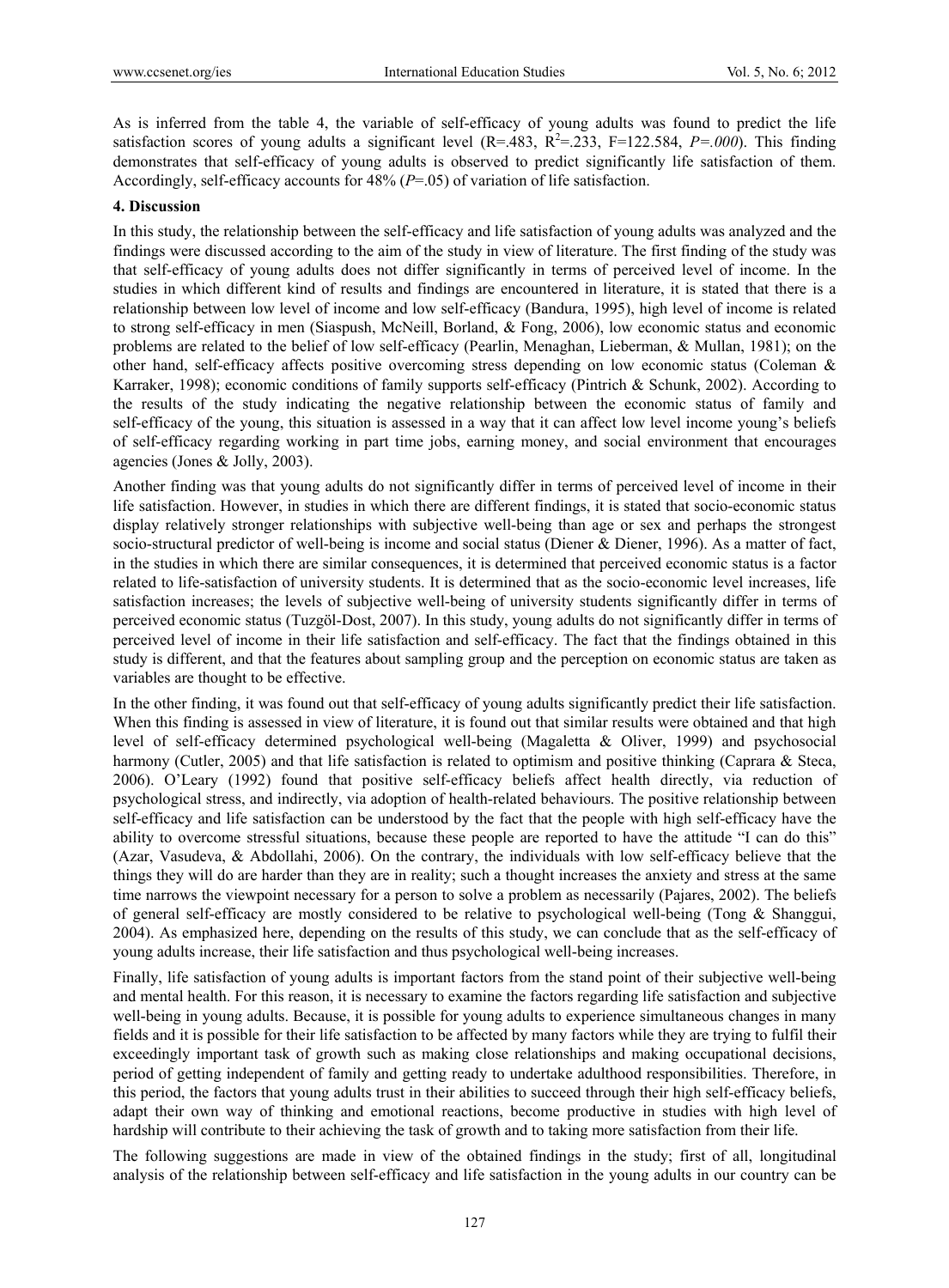useful in different sampling groups. Second, the factors that are effective in increasing life satisfaction can be determined through experimental studies to be performed with young adults.

It is important to interpret the above findings in light of this study's limitations. Firstly, all instruments were self-report and participants were thought to answer frankly. Other limitation is that evaluation instruments were one-dimensional, which limited the carrying out of more comprehensive analysis.

#### **References**

- Aypay, A. (2009). *The Study of the Adaptation of Overall Self-efficacy Scale into Turkish*. Congress of The 18th Educational Sciences Book of Declaration Summaries. Ege University, Izmir.
- Azar, I. A. S., Vasudeva, P., & Abdollahi, A. (2006). Relationship between quality of life, hardiness, self-efficacy and self-esteem amongst employed and unemployed married women in zabol. *Iran J Psychiatry*, *1,* 104-111. Retrieved from http://journals.tums.ac.ir
- Bandura, A. (1994). *Self-efficacy*. In V.S. Ramachaudran (Ed.), *Encyclopedia of human behavior*. NewYork: Academic Press, *4,* 71-81.
- Bandura, A. (1995). *Exercise of personal and collective efficacy in changing societies*. In A. Bandura (Ed.), *Self-efficacy in changing societies* (pp. 1-45). New York: Cambridge University Pres.
- Bradley, R., & Corwyn, R. (2004). Life satisfaction among European American, African American, Mexican American, and Dominican American adolescents. *International Journal of Behavioral Development*, *28,*  385-400. http://dx.doi.org/10.1080/01650250244000371
- Caprara, G. V., & Steca, P. (2006). The contribution of self-regulatory efficacy beliefs in managing affect and family relationship on positive thinking and hedonic balance. *Journal of Social and Clinical Psychology, 25*(6), 603–627. http://dx.doi.org/10.1521/jscp.2006.25.6.603.
- Çivitçi, N., & Çivitçi, A. (2009). Self-esteem as mediator and moderator of the relationship between loneliness and life satisfaction in adolescents. *Personality and Individual Differences, 47,* 954–958. http://dx.doi.org/10.1016/j.paid.2009.07.022
- Coleman, P. K., & Karraker, K. H. (1998). Self-efficacy and parenting quality findings and future applications. *Developmental Review*, *18*(1), 47-85. http://dx.doi.org/10.1006/drev.1997.0448
- Corey, G. (2005). *Theory and Practice of Counseling and Psychotherapy*. USA: Brooks/Cole-Thomson Learning.
- Cutler, C. G. (2005). Self-efficacy and social adjustment of patients with mood disorder. *J Am Psychiatr Nurses Assoc*, *11*(5), 283-289. http://dx.doi.org/10.1177/1078390305282335
- Diener, E., & Diener, C. (1996). Most people are happy. *Psychological Science, 7,* 181-185. Retrieved from http://education.ucsb.edu/janeconoley/ed197/documents/Dienersmostpeoplearehappy.pdf
- Diener, E., & Lucas, R. E. (1999). Personality and subjective well-being. In D. Kahneman, E. Diener, & N. Schwarz (Eds.), Well-being: The foundations of hedonic psychology (pp. 213 –229). New York: Russell Sage Foundation.
- Diener, E., & Seligman, M. E. P. (2004). Beyond Money: Toward an economy of well-being. *Psychological Science in the Public Interest*, *5*(1), 1-31. http://dx.doi.org/10.1111/j.0963-7214.2004.00501001.x
- Diener, E., & Suh, E. M. (1999). National differences in subjective well-being. In D. Kahneman, E. Diener, & N. Schwarz (Eds.), Well-being: The foundations of hedonic psychology (pp. 434-452). New York: Russell Sage Foundation.
- Dora, S. (2003). *The Adaptation of Social Problem-Solving Inventory (Revised Form) into Turkish: Validity and Reliability Studies*. Unpublished Master Thesis. Hacettepe University, Institute of Social Sciences, Ankara.
- Easterlin, R. A. (2006). Life cycle happiness and its sources: Intersections of psychology, economics, and demography. *Journal of Economic Psychology*, *27*(4), 463-482. http://dx.doi.org/10.1016/j.joep.2006.05.002.
- Erikson, E. H. (1968). Identity: Youth and Crisis. NewYork: Norton.
- Eryılmaz, A., & Öğülmüş, S. (2010). Subjective Well-Being in Adolescence and Personality Model of Five Factors. Ahi Evran University. *Journal of Education Faculty, 11*(3), 189-203.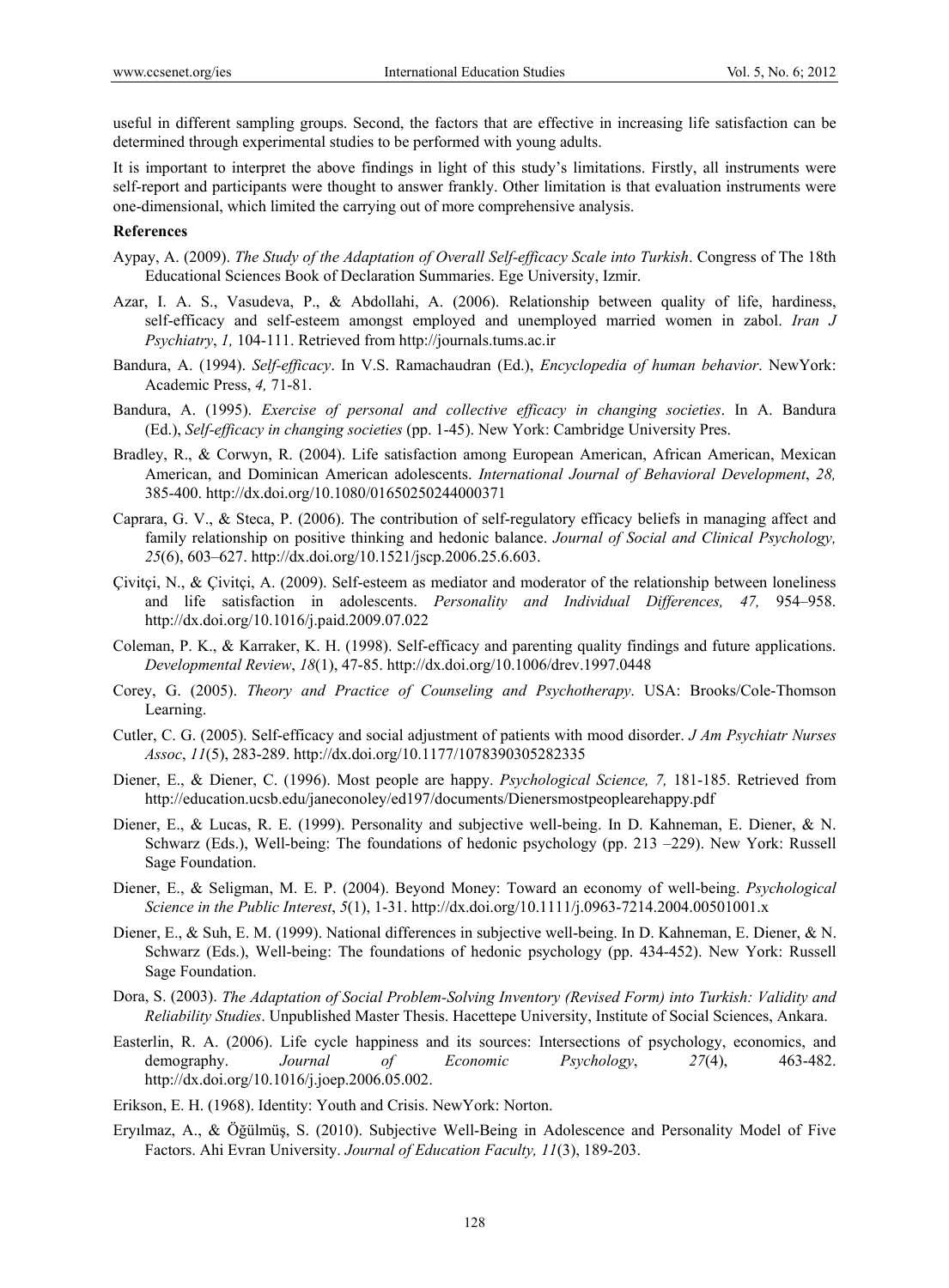- Huebner, E. S., & Gilman, R. (2006). Students who like and dislike school. *Applied Research in Quality of Life*, *1,* 139-150. http://dx.doi.org/10.1007/s11482-006-9001-3
- Hurlock, E. R. (1980). *Developmental psychology: a life-span approach*. New York: McGraw Hill.
- Jessor, R., Donovan, J. E., & Costa, F. (1991). *Beyond adolescence: Problem behaviour and young adult development.* New York: Cambridge University Press. Pp. xv+312.
- Jones, A. L., & Jolly, S. N. (2003). Power in North Carolina parents: Is there a relationship between family structure and adolescent self-efficacy? *Sociation Today*, 1. [The Official Journal of North Carolina Sociological Association: A refereed Web-Based Publication.] Retrieved June 16, 2012, from http://www.ncsociology.org/sociationtoday/v2/jones.htm
- Kaya, A., & Siyez, M. D. (2008). Study of Life Satisfaction Levels of the Elementary Students in Different Sociometric Status. *Ejer (Eurosian Journal of Educational Research*), Summer, *32*.
- Kaya, B., & Dönmez, C. (2008). Study of Self-Efficacy Levels concerning the Teaching of High Level Thinking Skills of Teacher Candidates of Social Sciences. *TSA*, *12*(3).
- Köker, S. (1991). *Comparison of the Life Satisfaction Level of Normal and Troubled Adolescents*. Ankara University, Institute of Social Sciences, Ankara; Unpublished Master's Thesis,
- Lelkes, O. (2008). *Happiness across the life cycle: Exploring age-specific preferences* (Policy Brief No. 2). Vienna: European Centre. Retrieved June 16, 2012, from http://www.euro.centre.org/lelkes
- Magaletta, P. R., & Oliver, J. M. (1999). The hope construct, will, and ways: their relations with self-efficacy, optimism, and general well-being. *J Clin Psychol*, *55,* 539-551. http://dx.doi.org/10.1002/1097-4679(199905)
- Martikainen, L. (2008). The Many Faces of Life Satisfaction among Finnish Young Adults'. *J Happiness Stud*. http://dx.doi.org/10.1007/s10902-008-9117-2
- McKnight, C. G., Huebner, E. S., & Suldo, S. (2002). Relationships among stressful life events, temperament, problem behaviour, and global life satisfaction in adolescents. *Psychology in the Schools, 39,* 677–687. http://dx.doi.org/10.1002/pits.10062
- Miçooğulları, O., Cengiz, C., Aşçı, H., & Kirazcı, S. (2010). Study of Young Adult Individuals' Self-Efficacy and Their Point of View according to Sex and Variation Steps of Exercise Attitude. *Hacettepe University the Journal of Sports Sciences*, *21*(2), 49-59.
- O'Leary, A. (1992). Self-efficacy and Health: Behavioral and stress-physiological mediation. *Cognitive Therapy and Research*, *16*, 229-245. http://dx.doi.org/10.1007/BF01173490
- Özbay, G. (1997). *Developing a Scale aiming at Determining the Problem Areas of University Students: Study of Validity and Reliability*. Unpublished Master's Thesis. Karadeniz Technical University, Trabzon.
- Pajares. (2002). *Overview of social cognitive theory and of self-efficacy*. Retrieved July 19, 2012, from http://www.emory.edu/EDUCATION/mfp/eff.html
- Pavot, W., & Diener, E. (2008). The Satisfaction with Life Scale and the emerging construct of life satisfaction*. The Journal of Positive Psychology, 3,* 137-152. http://dx.doi.org/10.1080/17439760701756946
- Pearlin, L. L., Menaghan, E. G., Lieberman, M, A., & Mullan, J. T. (1981). The Stres Process. *Journal of Healty and Social Behavior*, *22,* 337-356. Retrieved from http://www.jstor.org/stable/2136676.
- Pintrich, P. R., & Schunk, D. H. (2002). *Motivation in education: Theory, research, and applications* (2nd ed.). Upper Saddle River, NJ: Prentice Hall.
- Schulenberg, J. E., Bryant, A. L., & O'Malley, P. M. (2004). Taking hold of some kind of life: how developmental tasks relate to trajectories of well-being during the transition to adulthood. *Dev Psychopathology, 16,* 1119-1140. http://dx.doi.org/10.1017/S0954579404040167
- Settersten, R. A., Furstenberg, F. F., & Rumbaut, R. G. (2005). *On the Frontier of Adulthood: Theory, Researh, and Public Policy*. University of Chicago Press, Chicago, Ill, USA.
- Siahpush, M., McNeill, A., Borland, R., & Fong, G. T. (2006). Socioeconomic variations in nicotine dependence, self-efficacy, and intention to quit across four countries: findings from the International Tobacco Control (ITC) Four Country Survey. *Tobacco Control*, June; *15,* 71-75. http://dx.doi.org/10.1136/tc.2004.008763